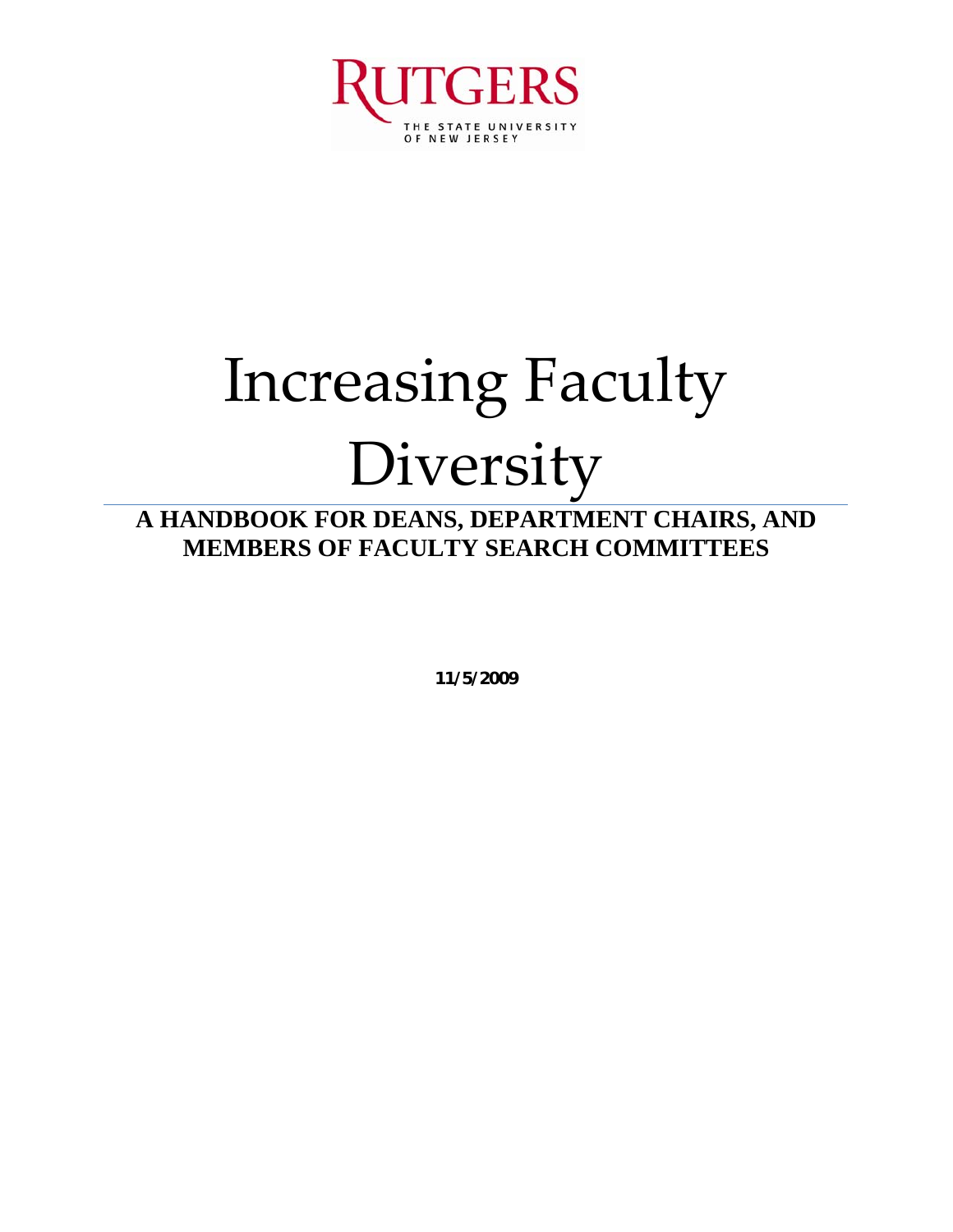

Richard L. McCormick, President

November 2009

Dear Colleagues,

We hope you find this handbook useful. Please note that all or part of Sections 3-5 are designed to be customized for each search. If you wish material to be provided that is specific to your department's search, please contact Dr. Karen R. Stubaus, Associate Vice President for Academic Affairs and Director of the Office of Institutional Diversity and Equity, at [Stubaus@oldqueens.rutgers.edu](mailto:Stubaus@oldqueens.rutgers.edu).

The President's Council on Institutional Diversity and Equity